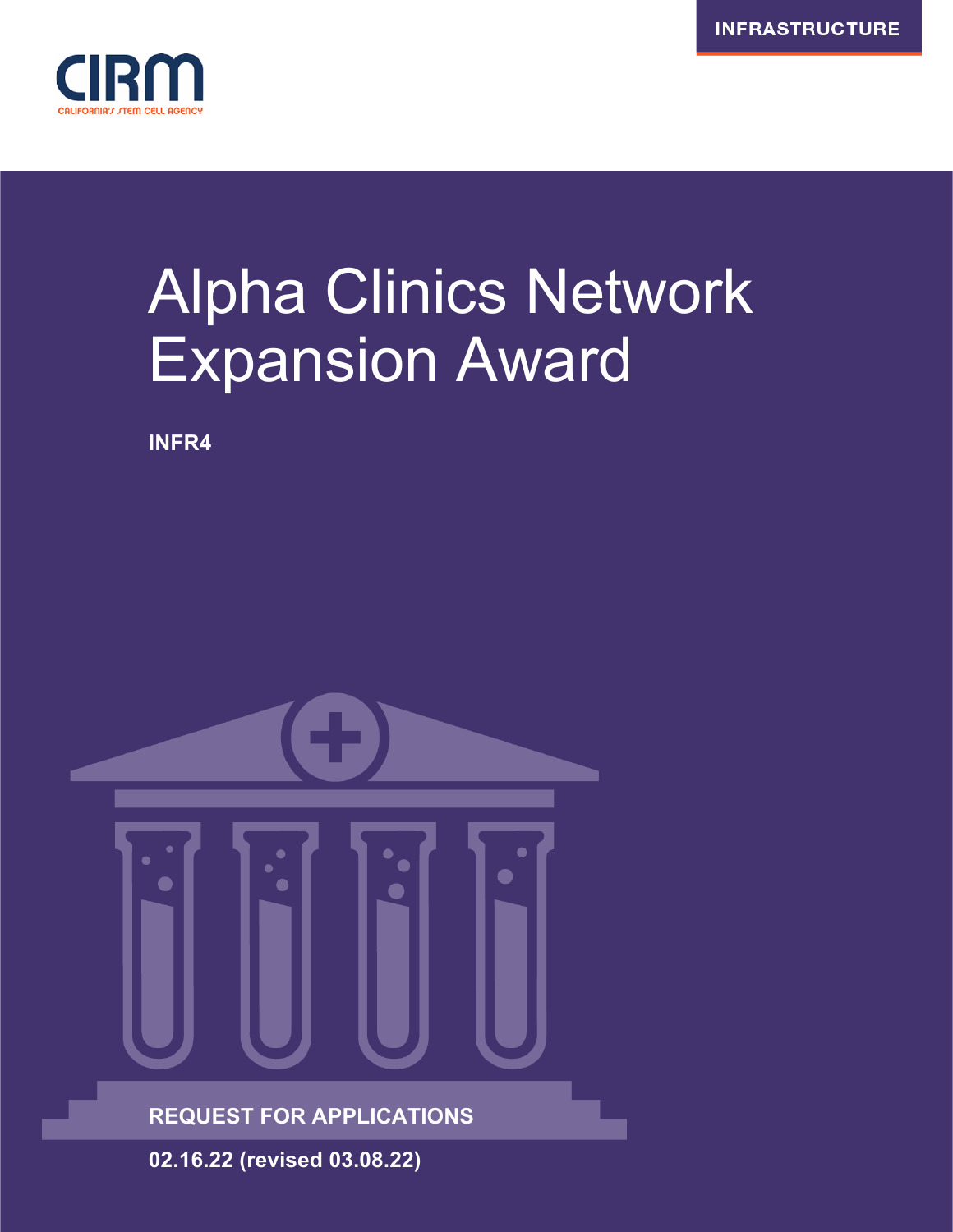

**CALIFORNIAT** *STEM CELL* **AGENCY** 

# Alpha Clinics Network Expansion Award

**INFR4**

# **Objective**

The mission of the California Institute for Regenerative Medicine (CIRM) is to *accelerate world class science to deliver transformative regenerative medicine treatments in an equitable manner to a diverse California and world*. To support this mission, CIRM created the Alpha Clinics Network to deliver high-quality FDAauthorized stem cell clinical trials to patients. Network sites at University of California Davis, University of California San Francisco, University of California San Diego, City of Hope, University of California Los Angeles, and University of California Irvine have collectively delivered over one hundred clinical trials with over 750 patients enrolled.<sup>1</sup> These trials emanate from CIRM's funding pipeline as well as non-CIRM funded investigator and industry sponsored projects.2

In addition, the network has developed a number of systems to encourage and support diverse patient participation in the rapidly maturing regenerative medicine landscape. $3$  These systems include a coordinated intake system for evaluating sponsors needs and identifying appropriate sites, outreach and navigation capacities to support the needs of California's divers patient population, an IRB Reliance Agreement to support accelerated trial initiation, and protocol-specific collaborations among sites to manage GMP compliant processing of cell and gene therapy products.

The objective of this funding opportunity is to expand existing capacities for delivering stem cell, gene therapies and other advanced treatment to patients. The Alpha Clinics Network is designed to serve as a competency hub for regenerative medicine training, clinical research, and the delivery of approved treatments. Pursuant to this objective Alpha Clinics Network sites are expected to:

- Have a demonstrated ability to conduct FDA-authorized clinical trials involving cell and/or gene therapies
- Refine and expand Network systems to address emerging issues or needs in the field of regenerative medicine
- Support the career development of physicians, nurses, research coordinators or other medical professionals that are integral to the delivery of regenerative medicine clinical trials
- Develop lead offerings (core capabilities or competencies) that can be utilized by other Alpha Clinic Network sites

<sup>1</sup> As of October 2020.

<sup>2</sup> https://www.cirm.ca.gov/patients/alpha-clinics-network/alpha-clinics-trials

<sup>3</sup> https://www.cell.com/action/showPdf?pii=S1934-5909%2818%2930225-X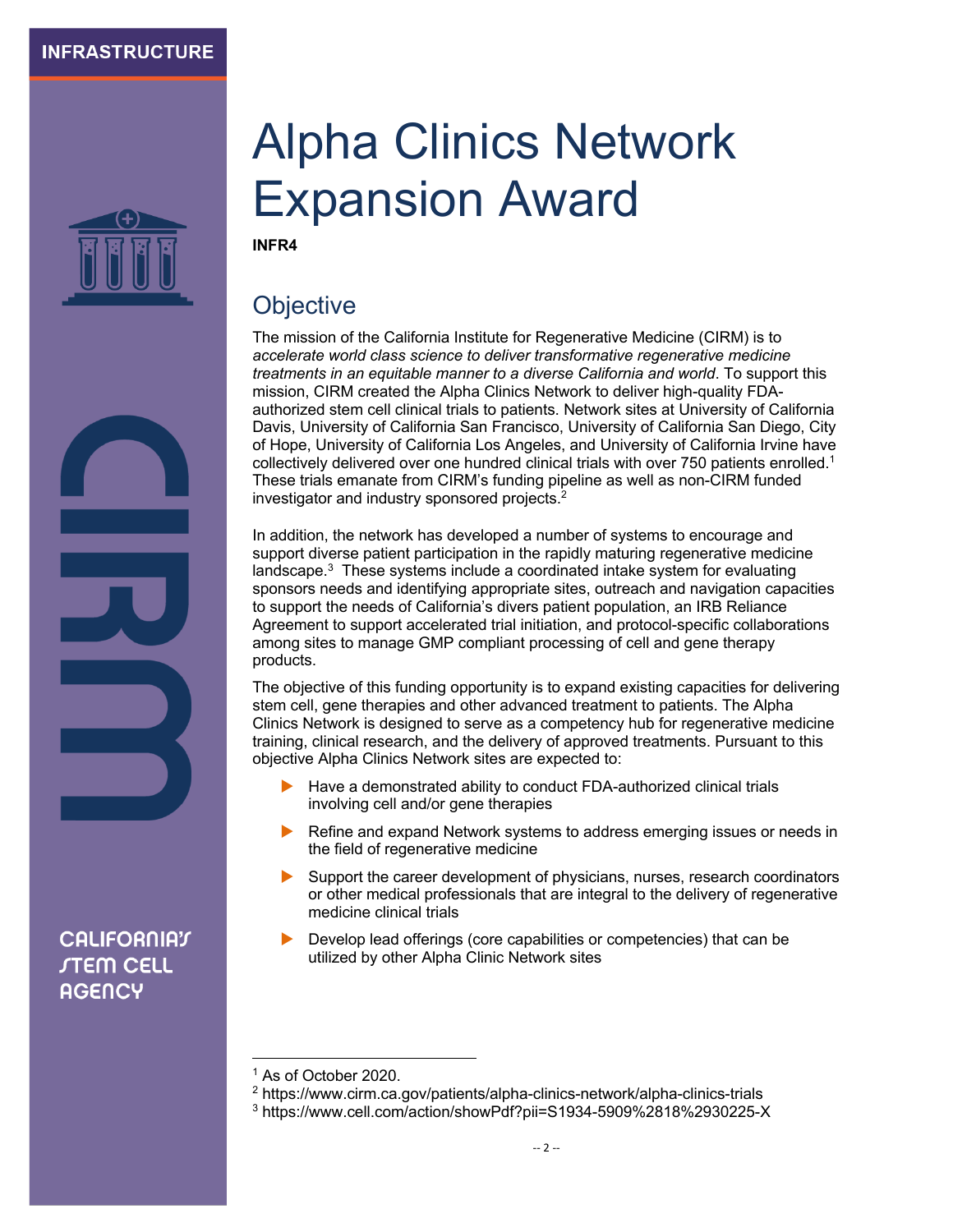

Funds from this award shall be used to leverage existing assets within the medical center to support the objectives of this RFA. The award does not directly fund clinical trials or the construction of new facilities.

The program is open to medical centers in California. Applicants must already possess a set of core capabilities or competencies necessary to deliver FDAauthorized cell and gene therapy clinical trials. The Alpha Network is expected to work in collaboration with other CIRM Infrastructure Programs to support the delivery of transformative regenerative medicine treatments to all Californians.

Priority will be given to applications that offer matching funds or verified in-kind support, consistent with the highest medical standards, as established by the governing board of the institute.

## Award Information

#### **What is the CIRM funding allocation and project term?**

The CIRM Governing Board has allocated \$80 million to support the operation and enhancement of the Alpha Network within California. Each award will provide up to \$8.0 million in total funding over a five-year period.

#### **What activities must be performed under the CIRM award?**

- ü **Clinical Trials**: Applicant organizations must have a demonstrated ability to conduct FDA authorized clinical trials involving cell and/or gene therapies. This ability includes the ability to recruit and consent patients, deliver therapeutic products, support overall clinical operations and provide regulatory support.
- **Network Coordination:** Organizations funded under this award must participate in a coordinated effort to refine and develop Network systems intended to address emerging issues or needs in the field of regenerative medicine. An Alpha Clinics Network Steering Committee comprised of the Program Directors of each site and CIRM representatives will be responsible for leading this effort.
- ü **Regenerative Medicine Training**: Specialized training programs to support diverse teams necessary for the development or delivery of treatments. Programs may include fellowship or credential programs for MDs, nurses, patient navigators, clinical research coordinators or pharmacists (product preparation and delivery). Training or credential opportunities should be aligned with national standards. Applicants should consider how training and education opportunities could be extended to Alpha Network sites and Community Care Centers of Excellence (see below *How will the proposal contribute to the network overall?*)
- ü **Expanded Network Capabilities and Lead Offerings:** Applicant organizations must propose one or more lead offerings integral to the development and/or delivery of cell, gene or regenerative medicine therapies.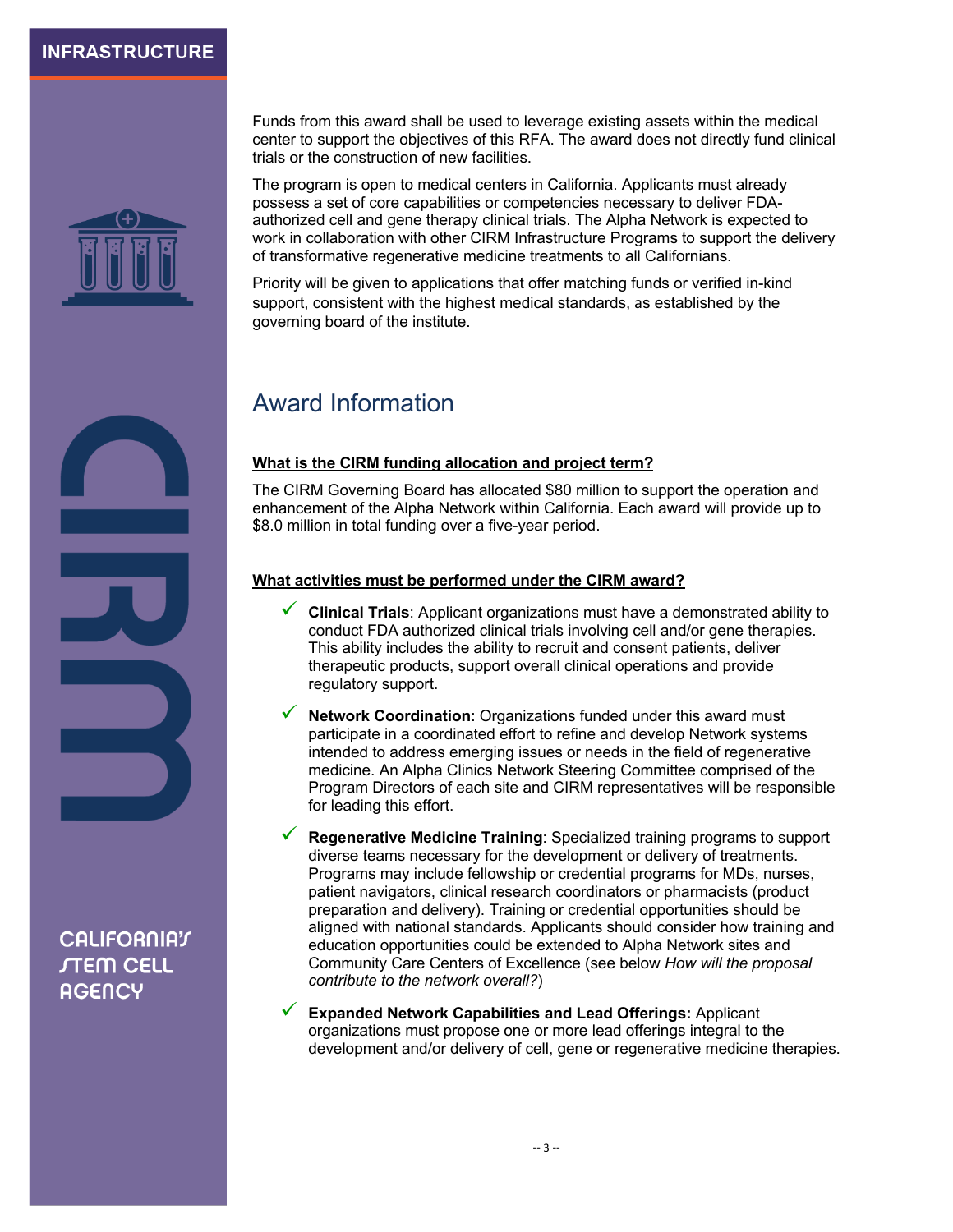

#### **What expanded capabilities and lead offerings may be proposed?**

Applicants should propose the development of one or more **lead offerings** integral to the development and/or delivery of cell, gene or regenerative medicine therapies. The applicant must describe how these offerings will be made available to Network partners. Applicants must describe how these offerings will be sustained in their Business and Organizational Integration Plan. Services may be provided to network partners or other organizations on a fee-for-service basis or included in the budgets of other CIRM awards.4 Specialized competencies considered to be responsive to the RFA include but are not limited to the following:

#### *Advanced Regenerative Medicine Research Platforms*

- $\checkmark$  Propose and describe systems or capabilities to develop novel clinical trial designs and protocols (basket trials, umbrella trials, platform trials) in a timely manner (corresponding with scientific readiness) to support the clinical research objectives described in the CIRM Strategic Plan.
- $\checkmark$  Proposing to lead, support or participate in clinical research collaborations seeking to utilize cell and/or gene therapies or other vital research opportunities to address unmet medical needs.
- $\checkmark$  Provide tissue banking or genomics services to enhance precision medicine and patient centered care. Services include patient genotyping with the aim of elucidating differential diagnosis, response, and outcomes. Proposals should discuss how data may be integrated into electronic health records and/or be shared to support clinical research and precision medicine.
- $\checkmark$  Provide imaging services to support diagnosis, delivery, and engraftment assessment / outcomes of regenerative medicine treatments. Proposals should discuss how data may be integrated into electronic health records and/or be shared and where deposited to support clinical research and precision medicine.
- Develop and provide tools, devices, and technologies for the delivery of therapeutics in pre-clinical and clinical trials studies. May be coupled with training or certification programs.
- Develop data analysis / on demand integration tools or analytic protocols for supporting the development of regenerative and personalized medicine. Optimally, such tools could be used to interrogate data across the Network to support queries, hypothesis generation, knowledge-based interpretations, or summarization.

#### *Advanced Therapy Development*

 $\checkmark$  Work in collaboration with other CIRM Infrastructure programs (e.g. CIRM GMP Facility Network) to develop platforms for accelerating the delivery of cell and gene therapies.

<sup>4</sup> For example, Alpha Network sites are encouraged to work with CIRM Clinical Trial Stage Award applicants to develop budget plans to support robust patient recruitment and retainment strategies necessary for clinical success including patient diversity objectives.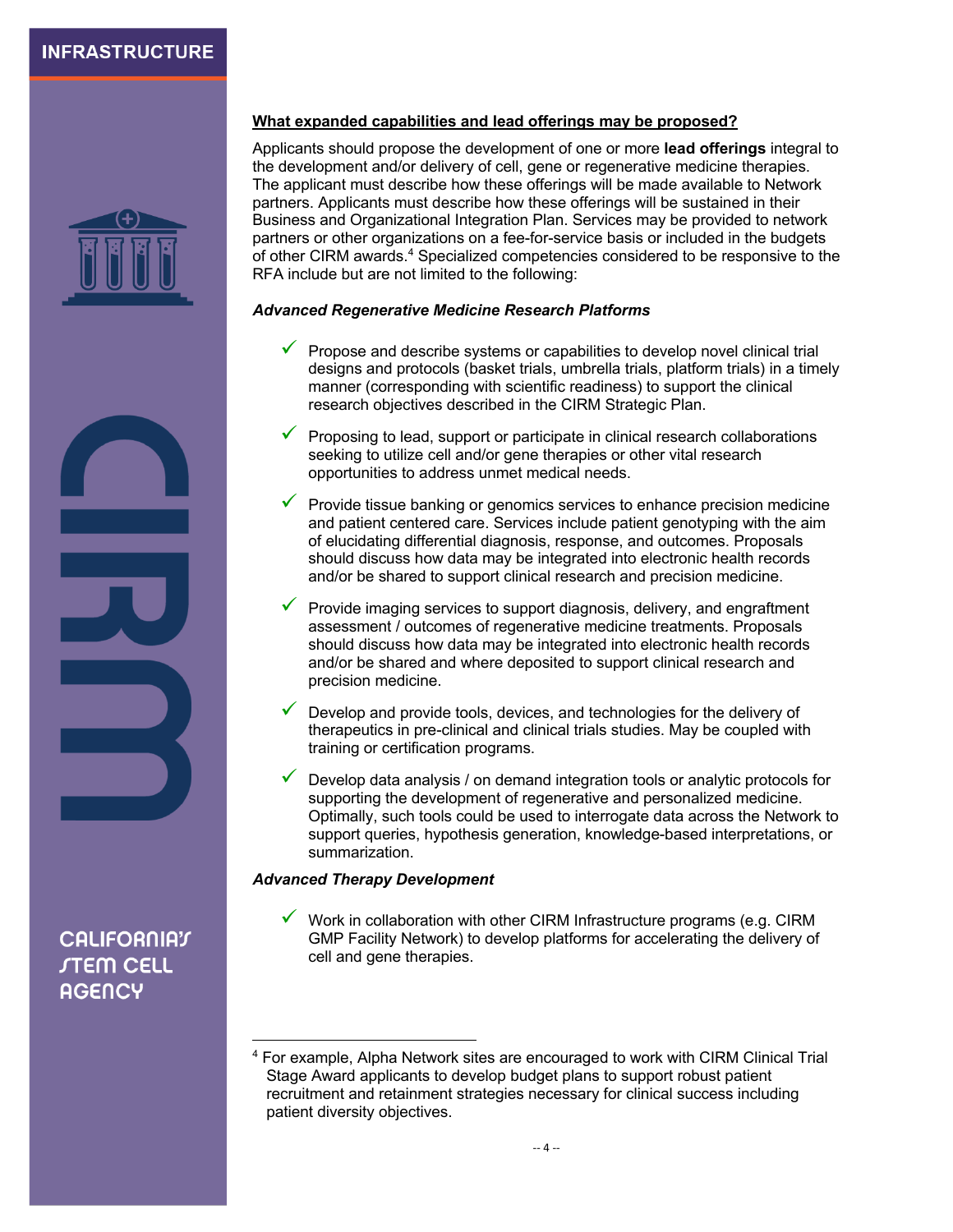

Develop programs or platforms to support decentralized and/or point of care patient treatments. Proposals may include technical, financial, or regulatory aspects of delivering such treatments.<sup>5</sup>

#### *Access and Inclusivity*

- $\checkmark$  Model programs to promote access to clinical trials and cures arising from CIRM-funded research for California patients.
- $\checkmark$  Development of data and/or information platforms to support knowledge networks vital to the clinical success of regenerative medicine. Platforms include registries, navigation systems, follow-up including capture of patient reported outcomes / real world evidence. Such systems should be proposed to support (as feasible) future CIRM data sharing efforts.
- Additional proposals to substantially advance (1) the delivery of cell and gene therapy clinical trials, (2) the development of knowledge networks addressing information needs for regenerative medicine, (3) the participation of underserved populations in clinical research or (4) access to regenerative medicine products for California patients.



#### **How will the proposal contribute to the network overall?**

The Alpha Clinics Network Expansion Award is premised on the belief that California's world-class medical research organizations can operate synergistically to deliver transformative regenerative medicine treatments safely and effectively. Applicants are encouraged to describe how their proposed center will strengthen Network operations including how other organizational assets may contribute to this objective.

<sup>5</sup> Proposals addressing regulatory aspects should describe activities intended to resolve general bottle necks or challenges related to design or delivery of clinical trials, the processing of therapeutic products or the recruitment and follow up of patients.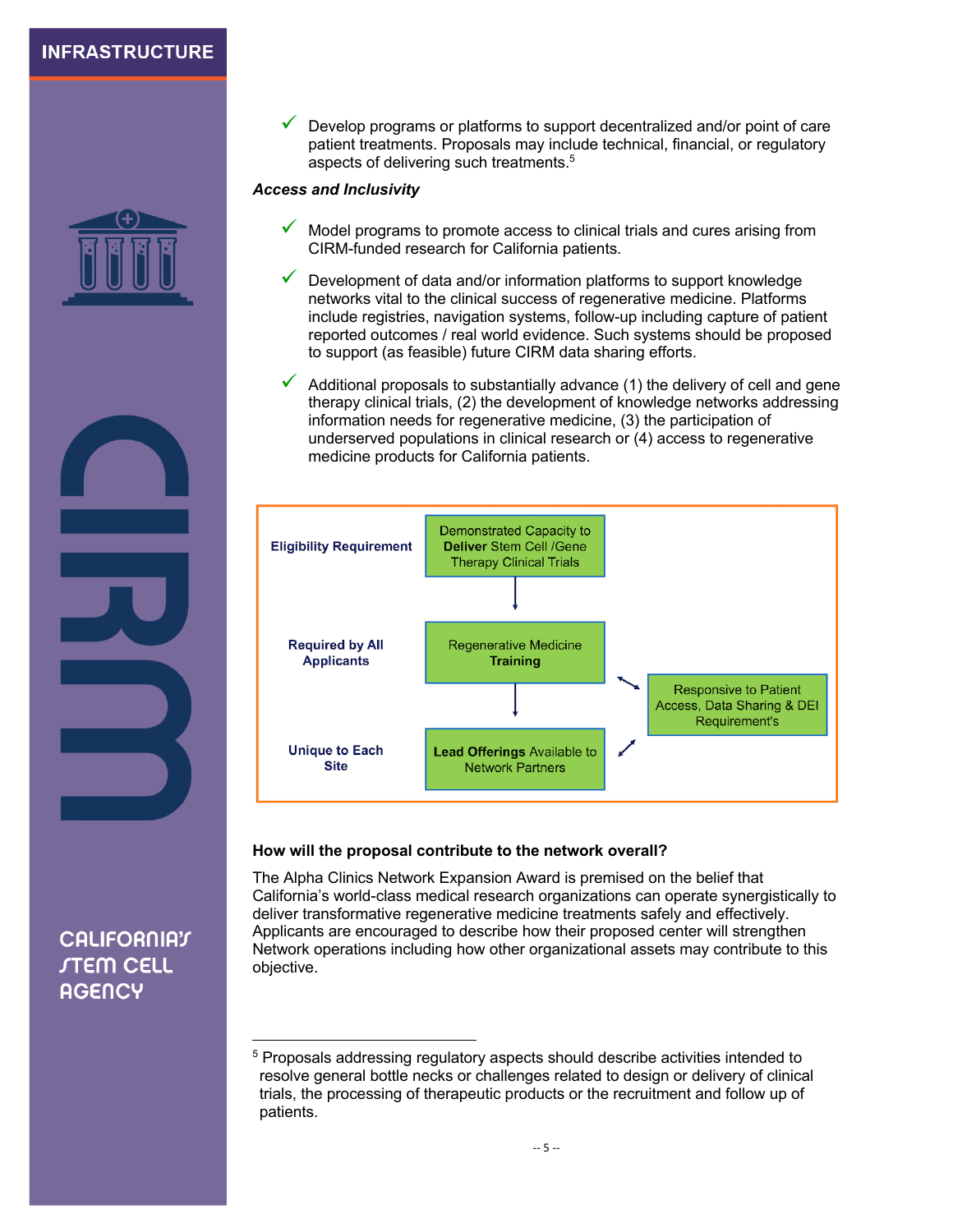

Applicants may propose partnerships with one or more organizations to develop expanded capabilities or competencies.<sup>6</sup> Applicants proposing partnerships should include a memorandum of understanding describing each organization's commitment to the proposed partnership. If a partner organization is also an applicant for an Alpha Clinics Network Expansion Award, contingency plans should be included in the event one or more partner sites is not funded.

CIRM anticipates funding a future Community Care Centers of Excellence Program with the aim of promoting access to human clinical trials and the accessibility of treatments and cures arising from institute-funded research for patient in California by establishing geographically diverse centers of excellence.<sup>7</sup> Applicants are encouraged to discuss or describe how their medical centers have partnered with non-academic medical centers in communities. Where applicable, discuss the potential for your clinic to support clinical research, trials, or treatment delivery in collaboration with community providers. Further, generalized discussion for how your center's activities could support the aims of the future Community Care Centers of Excellence Program are encouraged.

#### **What activities will CIRM not fund?**

CIRM funds cannot be used to support the following activities under this opportunity:

- $\star$  Activities already covered by a prior, existing, or future CIRM award, i.e., budgetary overlap
- **x** Construction or renovation of physical facilities including equipment
- $\boldsymbol{\times}$  Cost associated with the operation of individual clinical trials<sup>8</sup>

#### **How will funds be awarded?**

CIRM will disburse funds pursuant to a Notice of Award (NOA) and based on operational milestones. **Costs resulting from a delay or failure to meet an operational milestone will be the sole responsibility of the recipient.** Successful applicants will have thoughtfully accounted for foreseeable project risks and developed contingency plans that **do not** require additional funding from CIRM.

## **CALIFORNIAT** *STEM CELL* **AGENCY**

<sup>7</sup> Reference CIRM 2022-27 [Strategic Plan](https://www.cirm.ca.gov/sites/default/files/CIRM-Strategic-Plan-2022.pdf)

 $6$  For the purpose of this RFA, "partnerships" are considered to be formal collaborative agreements between two or more organizations. Agreements should include specific outcomes and/or milestones that can be measured objectively over the course of the award. Applicants are encouraged to consider how such agreements may be expanded over time as CIRM's clinical platforms grow.

<sup>&</sup>lt;sup>8</sup> Clinical trial operating costs should be coverd by the study sponsor. In the context of a CIRM-supported program such costs may be allocated in a Clinical Stage Program Award (e.g. CLIN2).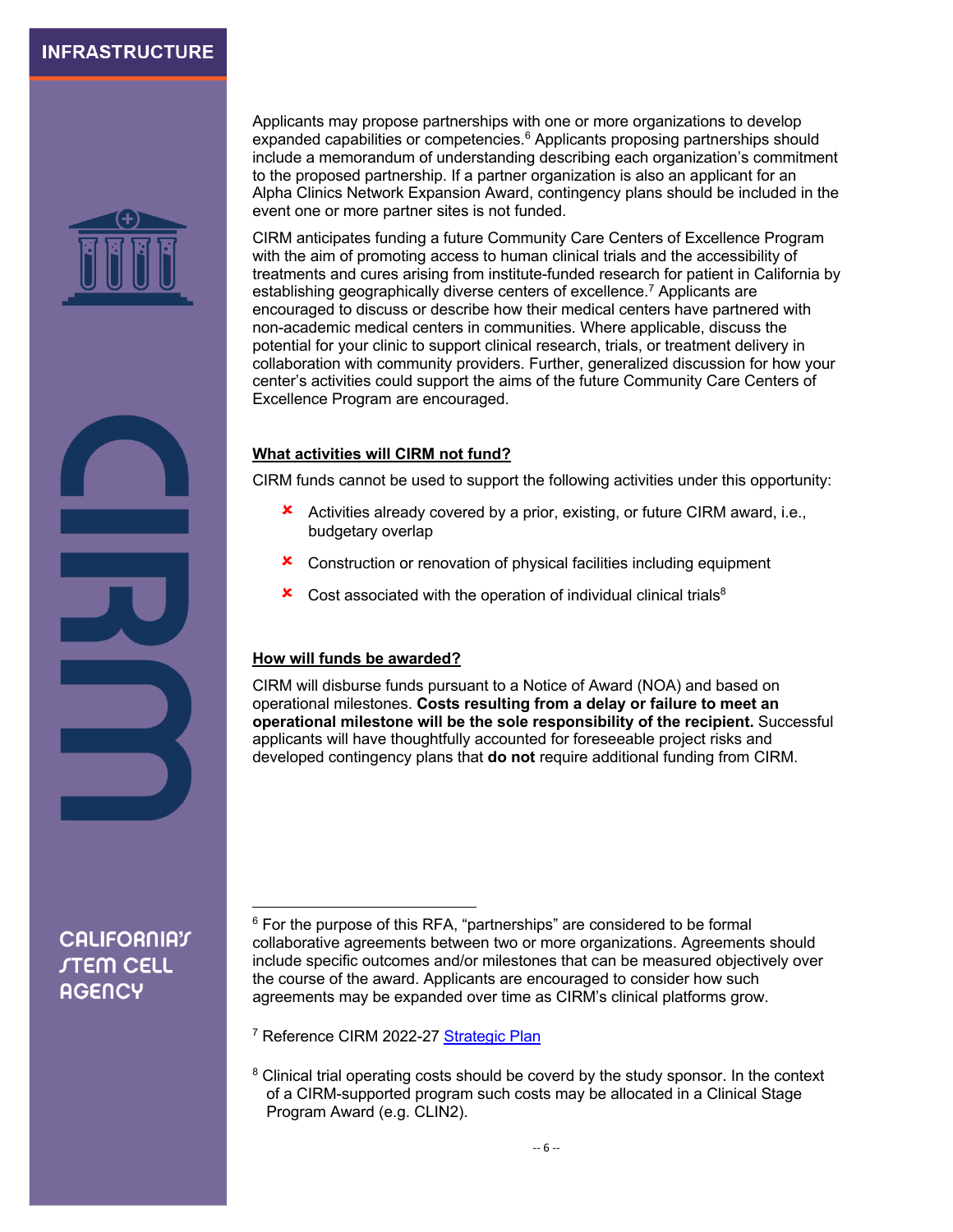

# **Eligibility**

#### **What are the eligibility requirements for partnering with CIRM?**

To be eligible, the proposed project must satisfy the following requirements:

#### **(1) Must be ready to initiate work on the funded project within 90 days of approval**

Given the urgency of CIRM's mission, all approved awardees must initiate work on the funded project within 90 days of approval and authorization for funding by the Application Review Subcommittee of CIRM's governing board, the Independent Citizens' Oversight Committee ("ICOC").

#### **(2) Must have a California operating location**

Only non-profit organizations are eligible to apply. At the time of the application deadline, the applicant organization must be located in California and must have the appropriate hospital/clinics and facilities accreditations and operational medical facilities in California. If these requirements are not met, CIRM may terminate all further action on the application.

#### **(3) Must have demonstrated ability to perform patient-centered cell or gene therapy clinical trials**

The applicant organization must currently be conducting at least one clinical trial that meets the eligibility criteria for a CIRM [Clinical Trial Stage Projects.](https://www.cirm.ca.gov/sites/default/files/files/about_stemcells/CLIN2_PA_070121_2.pdf) Applicants must identify two clinical trials that are active or would be initiated in 2022. The clinical trials must conform to the eligibility criteria for CIRM [Clinical Trial Stage Projects.](https://www.cirm.ca.gov/sites/default/files/files/about_stemcells/CLIN2_PA_070121_2.pdf) Applicants must also provide a Pipeline Development Plan for attracting additional eligible clinical trials. Specific abilities necessary for performing patient-centered cell or gene therapy clinical trials include:

- **Example 2 Patient navigation and informed consent**: Systems designed to identify and recruit patients including the use of medical records, patient registries and physician referrals. Teams experienced with patient navigation and education with the ability to support robust informed consent. Recruitment systems should include the capacity to effectively recruit and educate among California's diverse population.
- **V** Process and deliver cell and gene therapies: Operations and management systems to address the unique technical needs of stem cell clinical trials – including but not limited to specialized platforms for cell processing and delivery – with the aim of achieving optimal clinical research outcomes.
- ü **Clinical trial operations and management services**: Work with sponsors to execute clinical trial agreements/contracts and required assurances. Provide coordinated care for patients enrolled in a clinical trial and clinical research coordination.
- **Regulatory support:** Demonstrated experience supporting regulatory submissions for clinical protocols such as Investigational New Drug Applications and associated FDA interactions.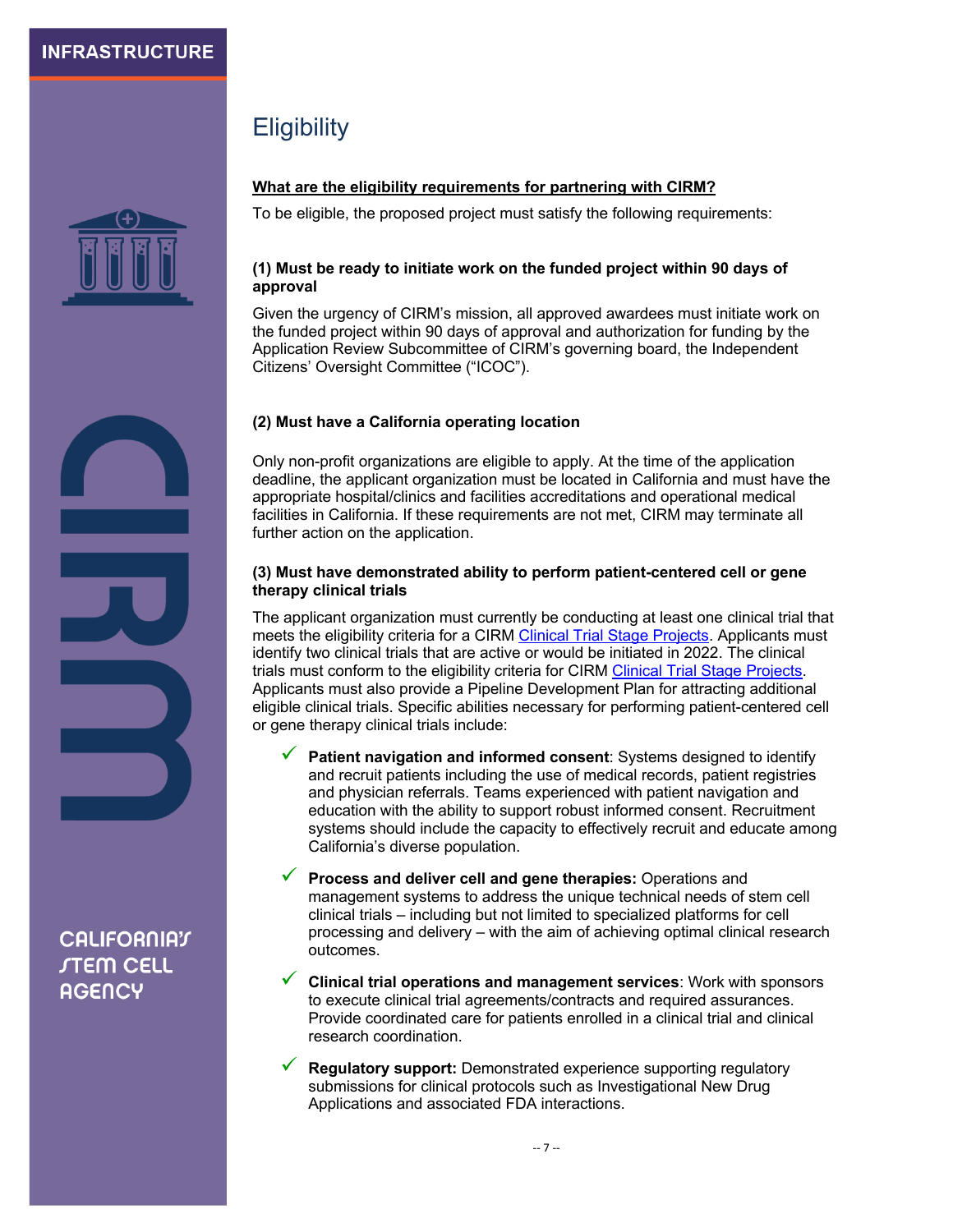

#### **(4) Alpha Clinic must reside in an existing academic medical center with demonstrated capacity to conduct clinical trials**

Applicants must be located within an academic medical center<sup>9</sup>, licensed by the California Department of Public Health, that is currently performing regulated clinical trials registered on ClinicalTrials.gov. The medical center should consist of the necessary facilities and infrastructure to successfully implement stem cell and gene [therapy clinical trials that meet the eligibility criteria for a CIRM Clinical Trial Stage](https://www.cirm.ca.gov/sites/default/files/files/about_stemcells/CLIN2_PA_070121_2.pdf) Projects.

#### **(5) Application must be accurate and complete**

All required components of the application must be completed and may not contain false or inaccurate information.

#### **(6) Applicant must be in "good standing"**

In order to be eligible to apply for CIRM funding, an applicant must certify that it is in good standing.

a. Organizations in existence for less than five years:

(i)The applicant's Chief Executive Officer, Chief Financial Officer, and Program Director must not have been convicted of, or currently under investigation for, crimes involving fraud/misappropriation; and

(ii) The applicant must have accounting systems in place that are capable of tracking CIRM funds.

b. All Applicants

The Center Program Director must not be currently under investigation for research misconduct by the applicant institution or a funding agency, and must not be currently debarred by HHS Office of Research Integrity.

#### **Who can serve as the Program Director (PD)?**

To be eligible, the PD must satisfy the following requirements:

- Must have an active California medical license and hospital privileges at the applicant institution's medical center.
- Must propose a level of effort on the project consistent with achieving the project's aims and not less than 30% on average over the project period (note: "project" includes both the CIRM-funded and applicant co-funded components). Any effort for which salary from CIRM is claimed must be expended in California
- Must be authorized by the applicant organization to conduct the proposed activities and assume the responsibilities of the PD
- Must not currently have another application pending review or approval under this funding opportunity

 $9$  Defined as a medical center that has an accredited medical school and/or accredited medical residency or fellowship programs and that conducts regulated clinical trials.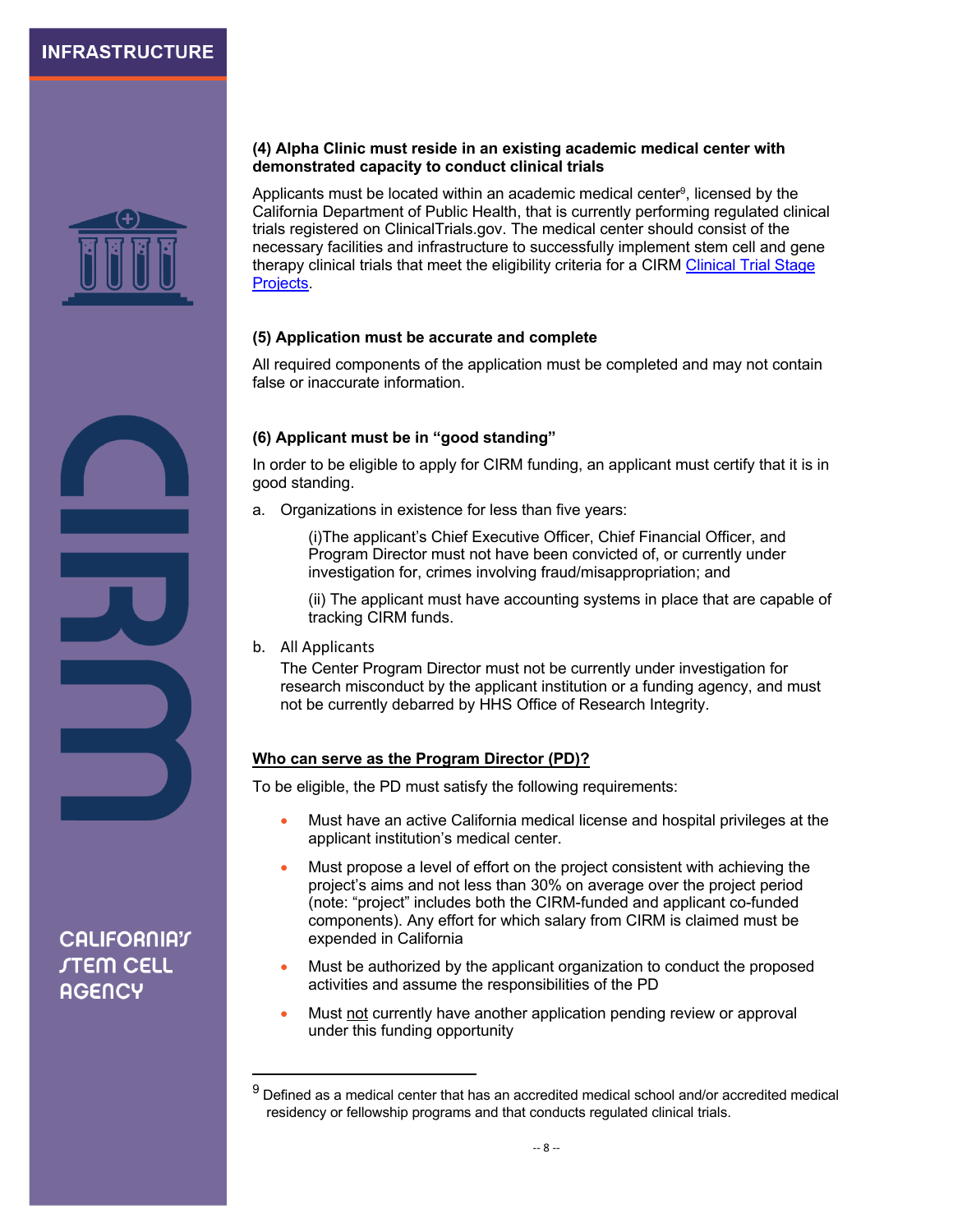

**CALIFORNIAT** *STEM CELL* **AGENCY** 

• Must not currently have another application that is substantially similar or has overlapping activities pending review or approval under any CIRM opportunity.

#### **Additional requirements**

#### **Addressing the Needs of Underserved Communities in CIRM-Funded Projects**

All applicants for the Alpha Clinics Network Expansion program will be required to provide a statement describing:

- How their Alpha Clinics Network site will support and facilitate outreach and study participation by underserved and disproportionately affected populations in the clinical trials they serve.
- How the assembled Alpha Clinics Network site team will bring diverse and inclusive perspectives and experience to the implementation of proposed activities.
- How well the research team demonstrates a successful track record for promoting and valuing diversity, equity and inclusion (DEI).

#### **Knowledge Sharing Plan**

Knowledge sharing has contributed to the success of the Alpha Clinics Network and is vital to advancing the field of regenerative medicine. Data or Knowledge Sharing Plans are required in all CIRM awards. Such plans include the collection, curation and preservation of data resulting from the conduct of the award. In the context of the Alpha Clinics Network award, applicants should develop plans intended to capture operational information vital to evaluating or replicating the (1) clinic's core competencies, (2) training programs and (3) lead offerings. Applicants should propose how this information can be made available to Network partners and the broader scientific community.

Applicants should describe their experience, resources and capacities to support data collection and for integration with established platforms such as registries, repositories, or other platforms in accordance with system standards such as the FAIR Principles of findable, assessable, interoperable and reusable data. CIRM expects applicants to facilitate sharing of knowledge to maximize the real-world impact of CIRM-funded programs. Thus, the sharing plan may include the ability to support other awardees utilizing the Alpha Clinic in meeting CIRM data sharing requirements (e.g., Clinical Stage Program Awards)

A 5-year strategic CIRM goal is to build knowledge networks that foster and advance novel research approaches to generate a healthy culture of team science. Applicants should describe how their proposed Alpha Clinic will contribute to this strategic goal. Applicants are encouraged to allocate funds in their proposed budget for personnel and/or activities related to managing and sharing knowledge.

#### **Organizational Integration Plan**

Individual sites will be expected to describe, in the form of a Business and Organizational Integration plan, how they aim to leverage these capabilities, so they become integral to clinical operations beyond the award period. In addition, the plan should describe operational synergies between the Alpha Clinics Network site and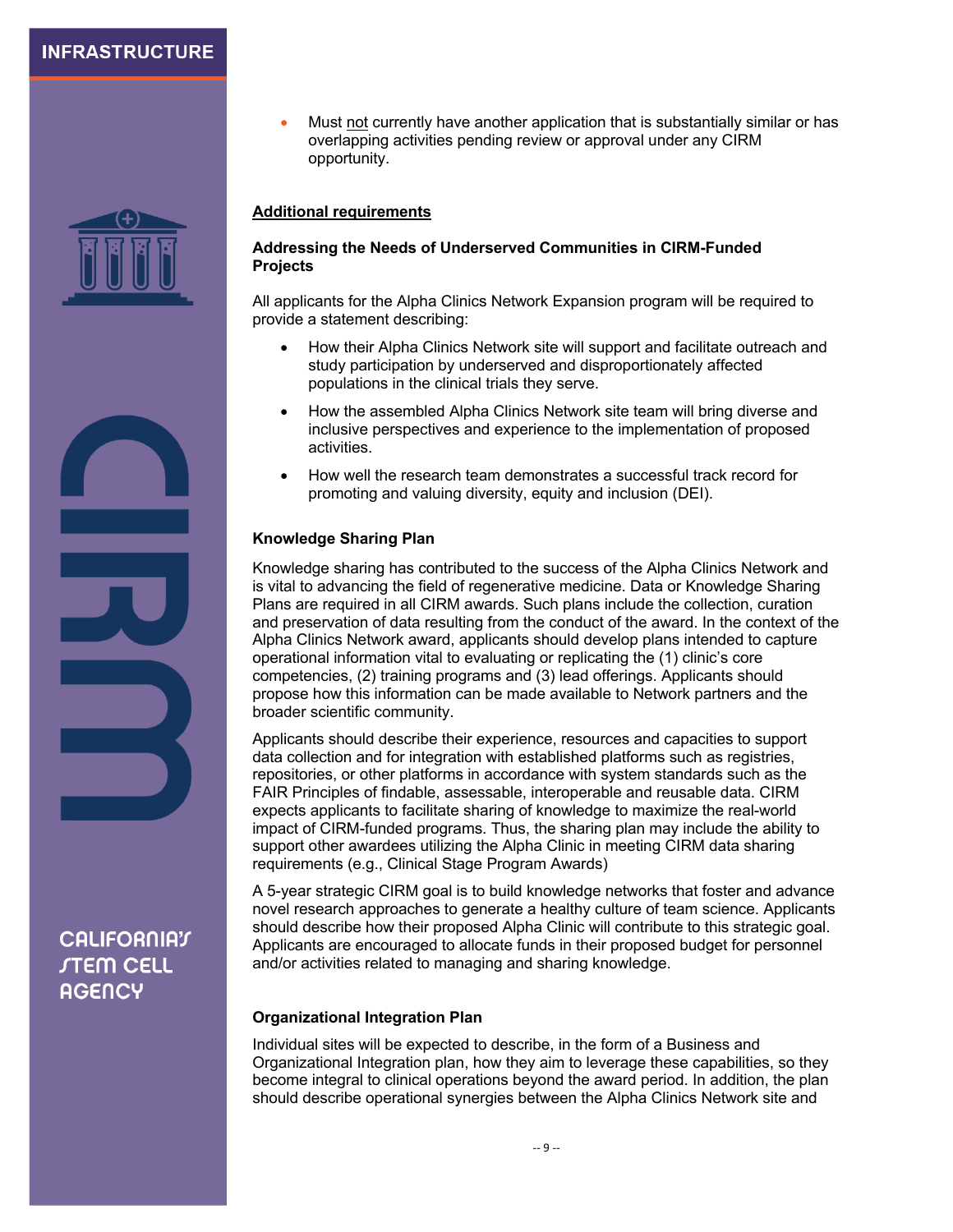

other CIRM infrastructure, research, and patient access programs. For example, the plan may discuss how proposed offerings may be supported by CIRM clinical trial awards and other clinical trial agreements.

Prop 14 requires *applications for Alpha Stem Cell Clinic and Community Care Centers of Excellence grants to include a plan for enhancing access to clinical trials for California patients and making treatments and cures that arise from institutefunded research more widely available to California patients, including addressing how the applicant will support the ancillary hospital and access costs of patients participating in clinical trials to enhance access to trials for California patients, regardless of their economic means and geographical location.* 

The Business and Organizational Integration plan should include a description of efforts to (i) maximize broad access to sponsors who are developing stem cell treatments, (ii) increase access to treatments to patients inflicted with the disease, (iii) integrate cell and gene therapy expertise into other clinical care units to minimize competing interests to support business development, (iv) enable network partners to access specialized core capabilities and (iv) ensure broad access to treatments for all Californians. The Business and Organizational Integration plan should be modified over the life of the award as specific capabilities become available in CIRM's clinical infrastructure and patient support programs generally, and experience is gained from network operations and the maturation of other programs.

# Schedule And Deadlines

| <b>Applications Due</b>                  | 2:00 pm (PST/PDT), June 9, 2022                                                                  |
|------------------------------------------|--------------------------------------------------------------------------------------------------|
| <b>Grants Working Group (GWG) Review</b> | Approximately 60 days post submission                                                            |
| <b>ICOC Review and Approval</b>          | Approximately 90 days post submission                                                            |
| <b>Award Start</b>                       | Must start within 90 days of award<br>approval (i.e., approximately 175 days<br>post submission) |

# Application Review Information

#### **What is the process for evaluating an application?**

#### **Pre-submission Consultation**

In accordance with CIRM's mission, the agency is committed to helping develop promising stem cell-based technologies by partnering with world-class investigators. Therefore, prospective applicants may contact CIRM before applying with questions or to discuss their project's eligibility.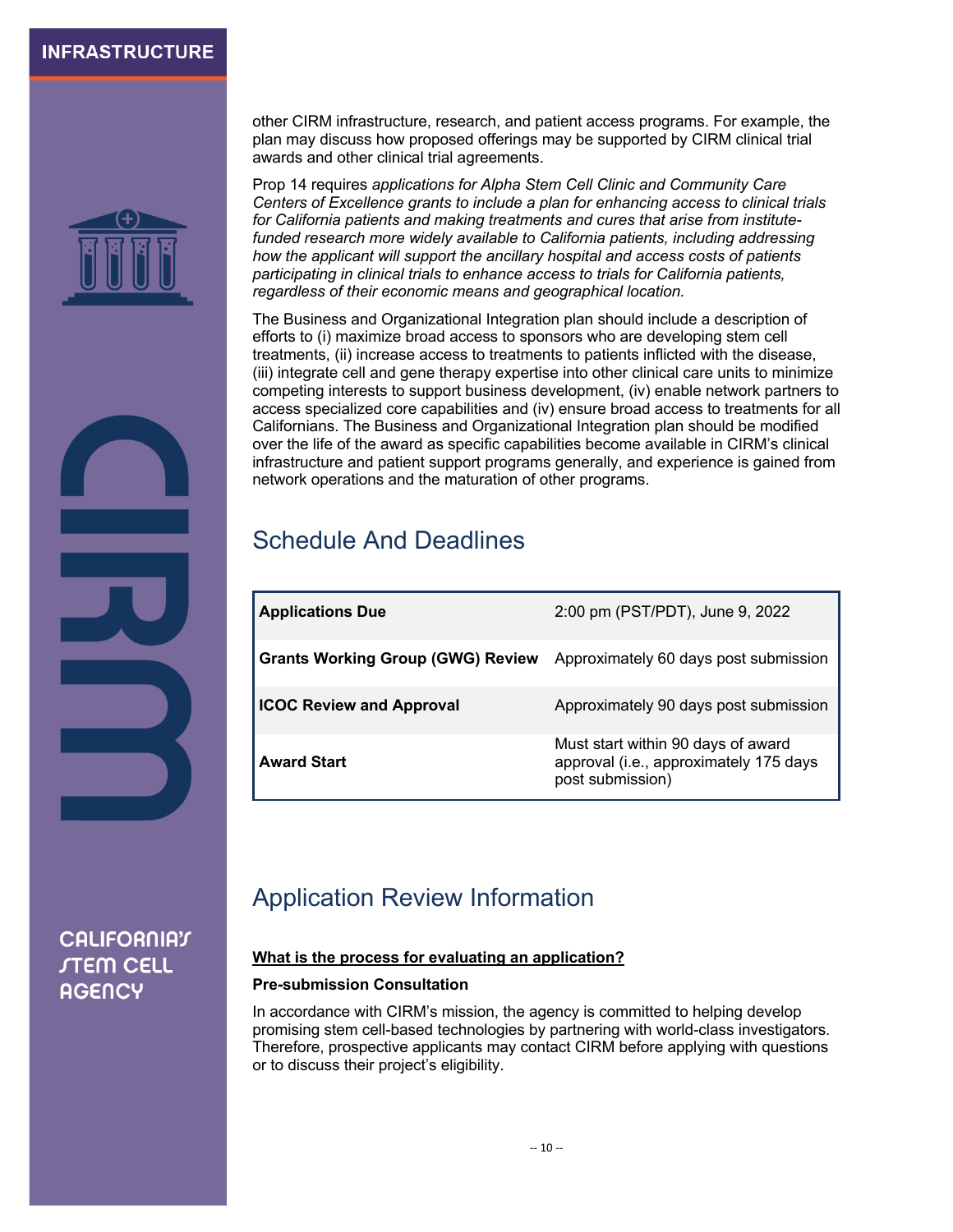

#### **Eligibility Review**

CIRM will assess whether the proposed project meets eligibility requirements sought under this program. If CIRM determines, in its sole discretion, that an application does not meet the eligibility requirements of the program, CIRM will notify the applicant of its decision and terminate all further action on the application.

#### **Budget Review**

CIRM will review the proposed budget to assess how the proposed costs compare with established market rates for similar activities, how well the costs are justified when market rates are not established and to confirm that costs designated as Allowable Project Costs comply with CIRM policies. When a proposed budget differs significantly from market rates, is not well justified or does not comply with Allowable Project Cost policy, adjustments to the budget will be required by CIRM prior to further review of the application. Applicants will be notified of the specific discrepancies and applications will not be forwarded for scientific review until an amended budget has been submitted and approved by CIRM. Additionally, project budgets may be subject to further adjustments prior to issuance of an award based upon assessments of the GWG, the CIRM team, or by the Application Review Subcommittee of the ICOC.

#### **Scientific Review**

The scientific merit of each application will be assessed by the GWG, which is composed of fifteen subject matter experts from outside California, seven patient advocate or nurse members of the ICOC, and the Chair of the ICOC. The list of scientific members who may participate in the GWG review can be found at http://www.cirm.ca.gov/WorkingGroup\_GrantsReview. The composition of the ICOC can be viewed at http://www.cirm.ca.gov/GoverningBoard.

The fifteen participating scientists on the GWG will evaluate the applications and score them according to scientific and technical merit, applying the review criteria described below. The GWG will score each application and make one of the following specific recommendations to the ICOC's Application Review Subcommittee: 1) fund the project based on the proposal's exceptional merit; 2) do not fund the project but may be resubmitted to address areas for improvement if the Application Review Subcommittee has not approved an application for funding following the Grants Working Group's review; or 3) do not fund the project and do not allow resubmission.

The ICOC's Application Review Subcommittee will make final funding decisions giving consideration to the GWG recommendations and any CIRM team recommendations.

#### **Consideration of Related CIRM Award Information (If Applicable)**

The GWG may consider information from a previously funded and related CIRM award as part of its review. CIRM will provide the GWG with objective information regarding a related award that CIRM, in its sole discretion, deems relevant, including but not limited to achievement of specific milestones, data, and outcomes for a related CIRM award or awards.

A "related CIRM award" includes: (1) an award for which the applicant PI served as the PI, a co-PI, a co-investigator, or otherwise substantially participated in the conduct of the award; (2) an award involving the same research project or product; or (3) an award that includes overlapping team members.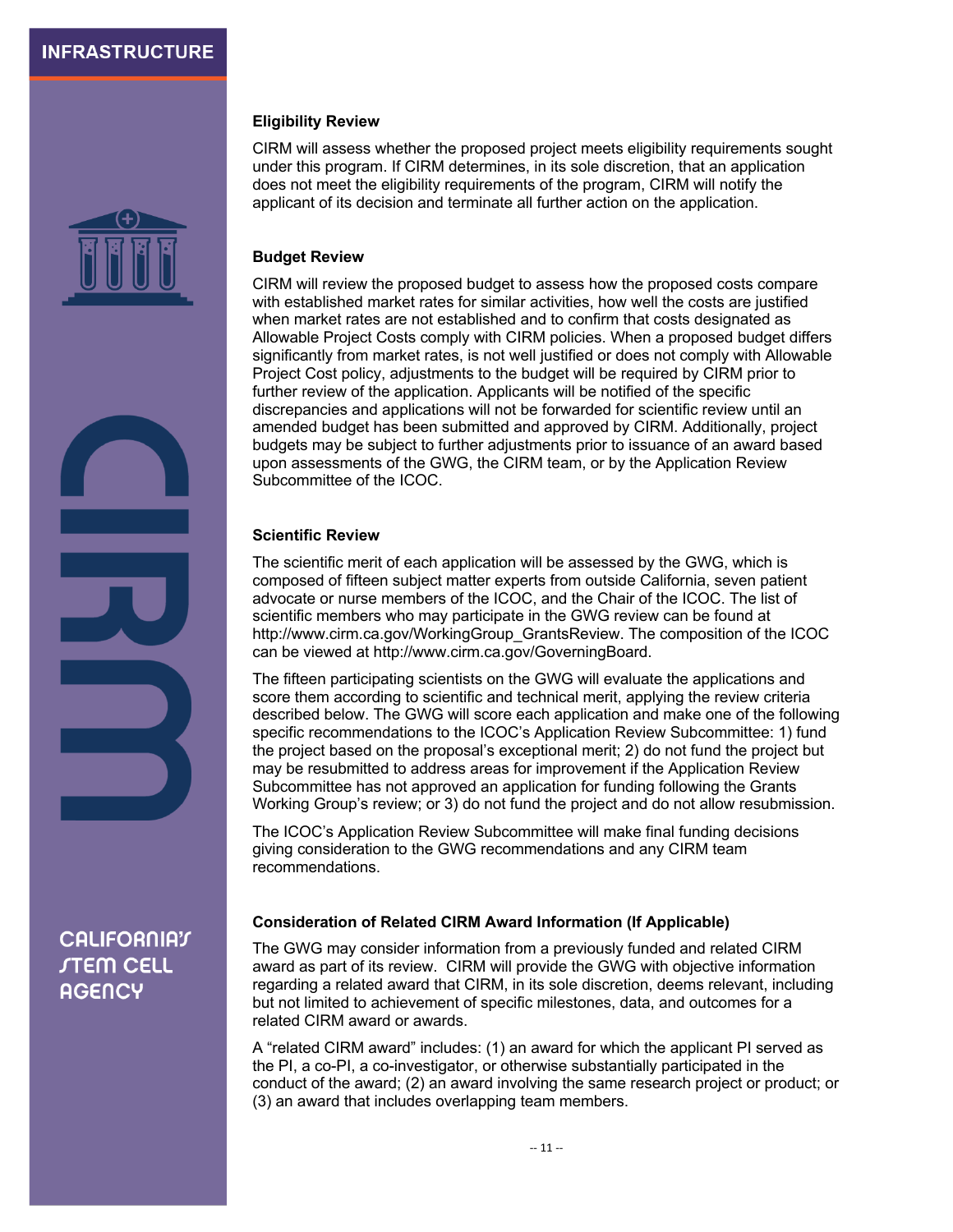

#### **Confidentiality**

CIRM's confidentiality and conflict screening rules apply to everyone who will have access to applications or who will attend any review meeting in which confidential information is discussed, including but not limited to CIRM team members, reviewers and members of the ICOC. (Per Gov. Code §6254.5(e) non-public records may be disclosed to government agencies under confidentiality agreements

#### **How will the scientific merit of an application be evaluated?**

Scientific members of the GWG will evaluate and score applications based on the following key questions:

#### **1. Does the proposal offer a significant value proposition that would enhance the ability of the Alpha Clinics Network to accelerate clinical research consistent with CIRM's mission?**

Would the proposed clinic accelerate and/or expand patient access to stem cell and/or gene therapy clinical trials? Would the proposed clinic expand the value of the Network, for example, broadening the Network's geographic reach, providing expertise in new disease areas, providing new/unique technical capability, or other elements that accelerate/support stem cell and gene therapy clinical trials. Does the proposed center offer a sufficient, impactful, and practical value proposition for patients, trial sponsors and/or health care providers?

#### **2. Is the proposal well planned and designed to successfully implement the Alpha Clinic core activities, regenerative medicine training, expanded capabilities and lead offerings?**

Is the operation of the clinic appropriately planned and designed to provide meaningful, accelerating, and impactful resources dedicated to stem cell and/or gene therapy clinical trials? Does the regenerative medicine training program serve to develop the workforce integral to the delivery of regenerative medicine clinical trials? Are the lead offering(s) integral to the development and/or delivery of cell, gene or regenerative medicine therapies. Does the applicant possess the capacity to deliver the lead offerings to other Network partners? Does the application propose enhancing activities that will increase the value of the Network?

#### **3. Is the proposal feasible?**

Is the proposed plan, including the training program and lead offerings, feasible and likely to be implemented within the proposed timeline? Is the proposed team appropriately qualified and staffed and have access to all the necessary resources to establish, operate, and maintain the clinic? Will the clinic have the capability and resources to support clinical research, training and lead offering(s)? Does the team have a viable Organizational Integration plan? Does the applicant have the necessary resources and capacities to support robust data sharing?

#### **4. Will the proposed Alpha Clinic effectively serve the needs of underserved and disproportionately affected communities?**

Has the applicant developed effective services to support and facilitate outreach and study participation by underserved and disproportionately affected populations in the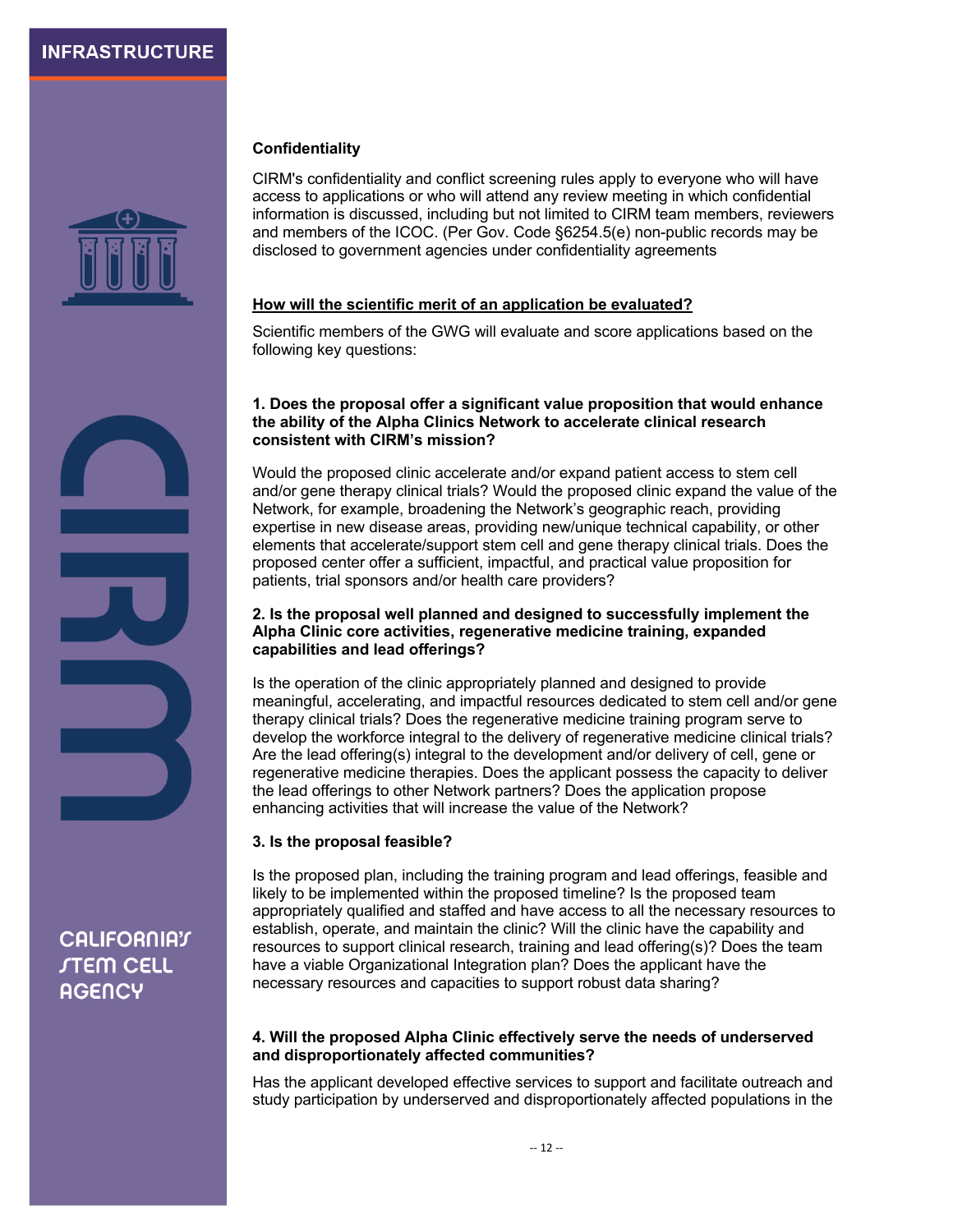

clinical trials they serve? Does the applicant team offer effective tools and resources to recruit, retain and track demographically diverse patient cohorts? Does the project team bring diverse and inclusive perspectives and experience to the implementation of proposed activities? Does the project team demonstrate a successful track record for promoting and valuing diversity, equity and inclusion (DEI)?

# Application Components and Submission

#### **How does one apply?**

Applications must be completed and submitted online using the CIRM Grants Management Portal at https://grants.cirm.ca.gov. Any prospective PD must create a login in the system to access application materials and apply. Applications are available in the system only to the PD. A PD may submit only a single application in a given review cycle and may not submit additional applications during the review period.

**Applications are due by 2:00pm (Pacific Time) on June 9, 2022.**

#### **What components does an application include?**

The Grants Management Portal provides instructions for completing all the necessary components and submitting a final application. The application is designed to collect information necessary to appropriately evaluate the proposal and for CIRM to rapidly initiate an award if approved for funding. Applicants are required to indicate key personnel involved in the project, describe how the proposal addresses the objectives of the funding opportunity, provide a detailed plan of proposed activities, complete a detailed budget, and provide reference materials that confirms the status of the project. In the Organizational Integration Plan applicants should provide a financial contingency plan that addresses how the applicant will cover possible funding shortfalls.

The main body of the proposal contains the following sections:

- **1. Program Summary:** A brief description of the overall structure and objectives of the proposed Alpha Clinic.
- **2. Add value for Stem Cell and Gene Therapy Clinical Trials.**
	- a. Describe how the proposed Alpha Clinic will accelerate the initiation and completion of clinical trials.
	- b. Describe how the proposed Alpha Clinic will support regenerative medicine training.
	- c. Describe how the proposed Alpha Clinic will expand patient access to clinical trials for a diverse California.

#### **3. Add value for the Alpha Network.**

- a. Describe how the proposed Alpha Clinic's lead offering(s) provide specialized assets and core competencies for the delivery of cell and gene therapies that address existing gaps or challenges for the field and would expand the value of the Network.
- b. Describe how the clinic will coordinate with the Network partners to bring new clinical trials to the Network and leverage, improve upon, and scale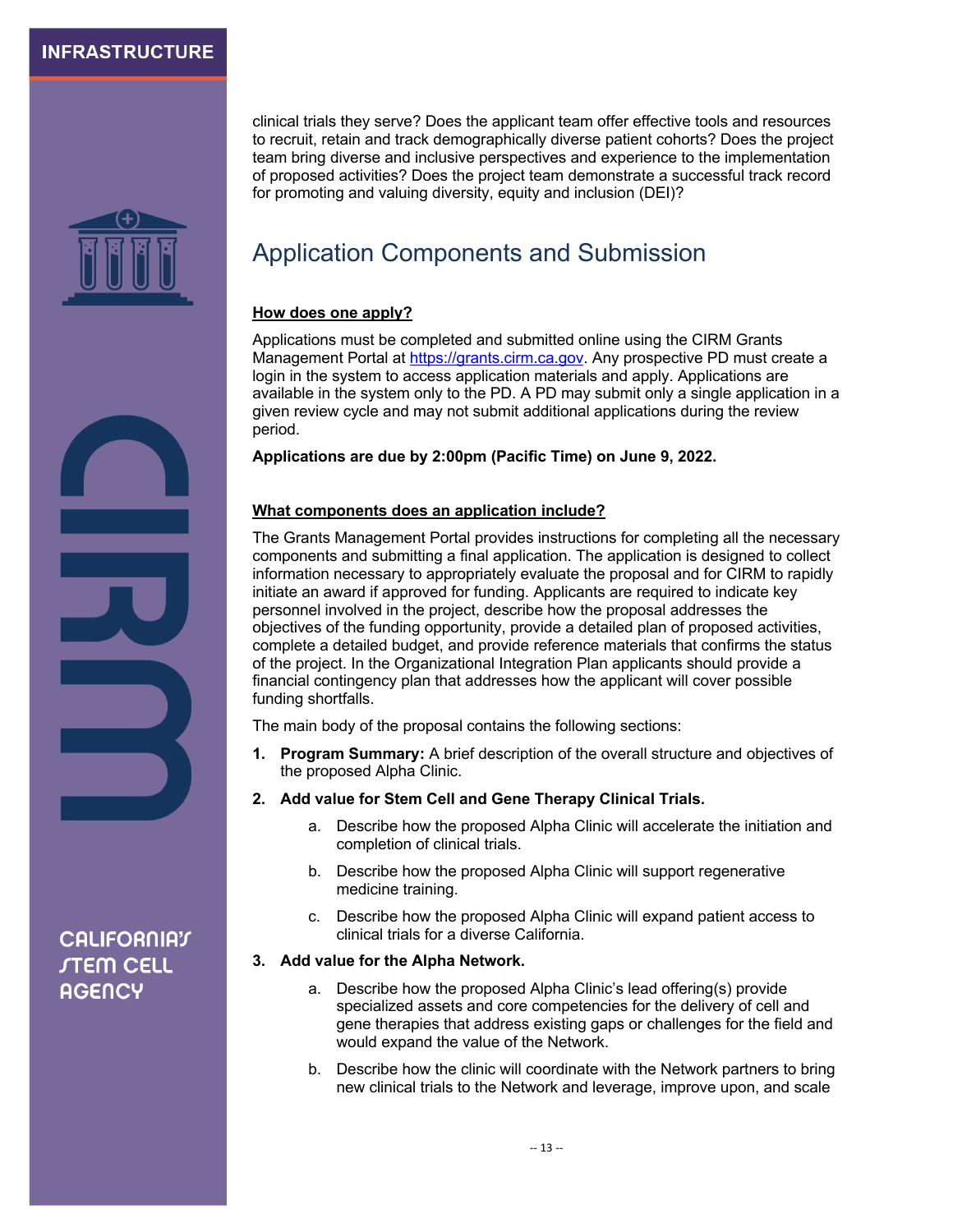

**CALIFORNIAT** *STEM CELL* **AGENCY** 

up the services, lead offering(s) and unique resources provided by the Network.

- c. Describe how your clinic will partner with other medical centers to increase access to clinical trials and to approved regenerative medicine treatments, especially to diverse and underserved patient populations.
- **4. Value Proposition:** Describe the value proposition for trial sponsors, patients, and/or health care providers above that already provided by the organization's clinical trial offerings that will lead to preferential utilization of the Alpha Clinics Network and positively affect the delivery of treatments to patients throughout California. Provide examples of how this program has improved operational efficiencies in the conduct of regenerative medicine clinical trials and, based on past experience supporting these types of studies, what additional innovative operational efficiencies it will implement. Describe how this program proposes to work with its network partners to accelerate the successful initiation and completion of regenerative medicine clinical trials.
- **5. Organizational Integration Plan:** Describe how the clinic will integrate into organizational operations to (i) maximize broad access to sponsors who are developing regenerative medicine treatments, (ii) increase access to treatments to those patients most likely to benefit, (iii) integrate cell and gene therapy expertise into other clinical care units to minimize competing interests to support business development, and (iv) ensure broad access to treatments for all Californians.
- **6. Timeline**: Provide an activities-based timeline for clinic set-up, establishment of training program(s) and development of lead offerings in Gantt chart-like format
- **7. Project Plan:** Describe the project plan, including the description of how required core services will be provided to achieve the objectives of the RFA and to add value to the existing Network.
	- a. **Patient access, recruitment, education and consent**. Describe how the proposed clinic will enable patients in California to access the Alpha Clinics Network, maintain systems designed to identify and recruit patients, provide education services to support robust informed consent, including the capacity to effectively recruit and educate among California's diverse population.
	- b. **Clinical trial operations and management services**. Describe how the proposed clinic will work with sponsors to facilitate clinical trial agreements/contracts and required assurances, provide coordinated care for patients enrolled in a clinical trial, develop operations and management systems to address the unique technical needs of stem cell clinical trials – including but not limited to specialized platforms for cell processing and delivery – with the aim of achieving optimal outcomes.
	- c. **Regenerative Medicine Training.** Describe how the proposed clinic will deliver training and career development opportunities for individuals seeking to support or perform regenerative medicine clinical trials.
	- d. **Expanded Network Capabilities and Lead Offerings.** Describe the proposed clinic's expanded capabilities and lead offering(s). Explain how the offering(s) will (1) address an existing gap or bottleneck in clinical research or personalized medicine, (2) address financial or regulatory issues that limit or delay access to clinical trials or treatments, and (3) advance access and inclusivity in clinical trials or the delivery of approved regenerative medicine treatment. Describe the team's or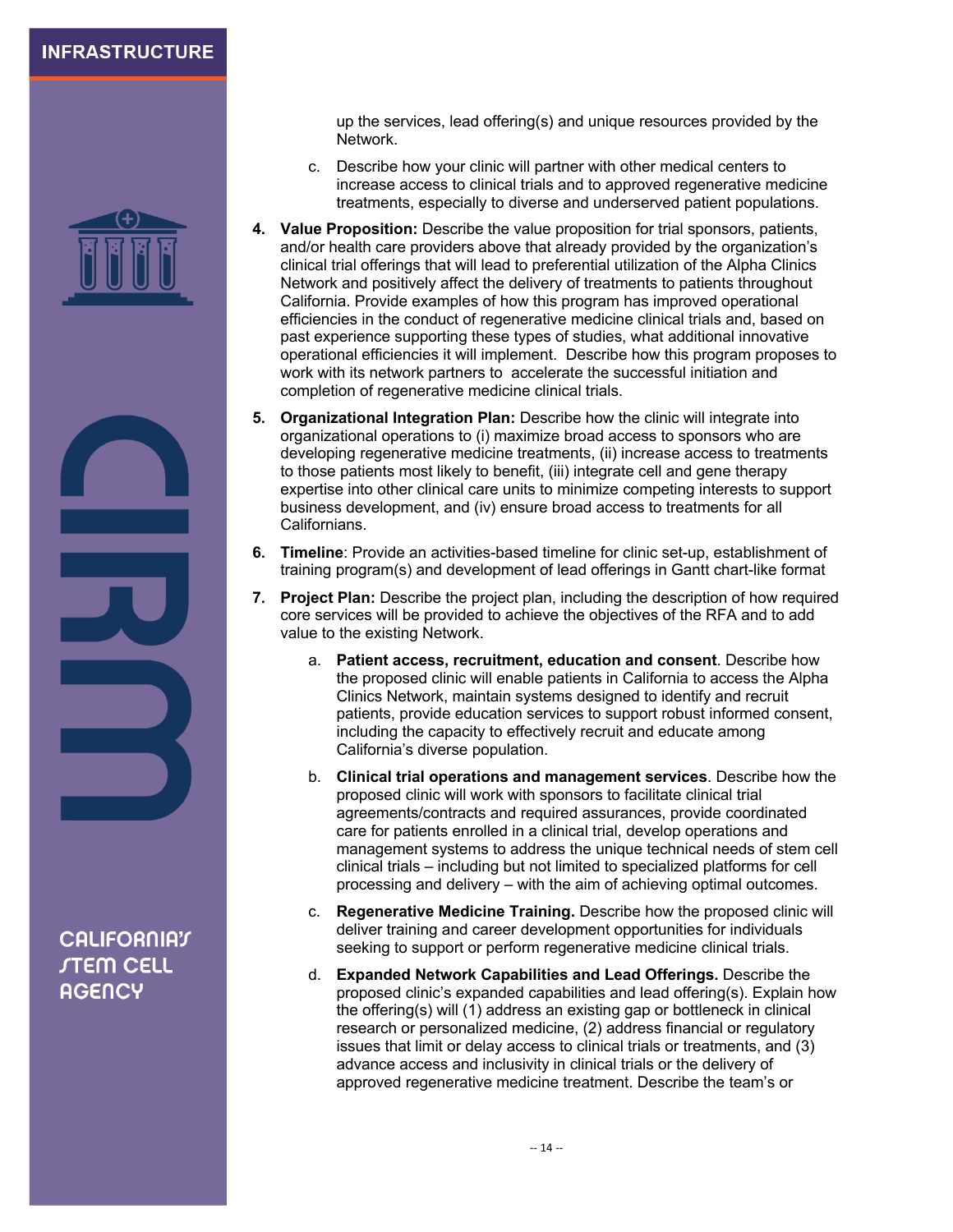

**CALIFORNIAT** *STEM CELL* **AGENCY** 

institution's unique experience or assets that demonstrate an ability to successfully develop the offering.

- e. **Network Participation and Development**. Describe proposed partnerships with other organizations and Network clinics, including how the partnership(s) will enhance the clinic's expanded capabilities and competencies or the effective utilization of proposed lead offerings. Describe how proposed partnerships would increase geographic reach and improve access to clinical trials and treatments to underserved and underrepresented communities. Describe how the applicant organization has previously contributed to clinical research networks. How has such participation served to support the development of new therapies and/or patient access to clinical trials?
- f. **Pipeline Development.** Describe the pipeline development plan. Forecast and align capacity with demand for services for clients across the state. Describe how the clinic will optimally support the CIRM pipeline of projects while building a business that includes non-CIRM funded projects.

#### **8. Project Team**.

- a. Describe the qualifications and staffing of the team that support its ability to establish, operate, and maintain the clinic according to the proposed project plan and timelines.
- b. Describe the team structure, leadership, and communications plan.
- **9. Organizational Experience, Capacity, and Resources.** Describe organizational experience, capacity, and resources that demonstrate the capacity to deliver clinical trials and that will enable the proposed clinic to implement the proposed plan and enhance the value of the Network as a whole including.
	- a. Identify active or previously conducted clinical trials that meets the eligibility criteria for a CIRM [Clinical Trial Stage Projects.](https://www.cirm.ca.gov/sites/default/files/files/about_stemcells/CLIN2_PA_070121_2.pdf)
	- b. Describe available organizational capacities and resources that will enable the team to successfully implement the proposed project plan.
- **10. Addressing Underserved Communities.** Provide a statement describing:
	- a. How the Alpha Clinics Network site will support and facilitate outreach and study participation by underserved and disproportionately affected populations in the clinical trials they serve. Provide performance metrics that demonstrate and or support the magnitude of impact of the proposed approaches.
	- b. How the assembled Alpha Clinics Network site team will bring diverse and inclusive perspectives and experience to the implementation of proposed activities.
	- a. How well the research team demonstrates a successful track record for promoting and valuing diversity, equity and inclusion (DEI).
- **11. Knowledge Sharing Plan:** Describe experience, resources and capacities to support data collection and for integration with established platforms such as registries, repositories, or other platforms in accordance with system standards such as the FAIR Principles of findable, assessable, interoperable and reusable data. Describe the ability to support CIRM awardees in fulfilling data sharing requirements in the context of Clinical Stage Program Awards. How could the proposed Alpha Clinic contribute to CIRM's strategic goal of broad data sharing.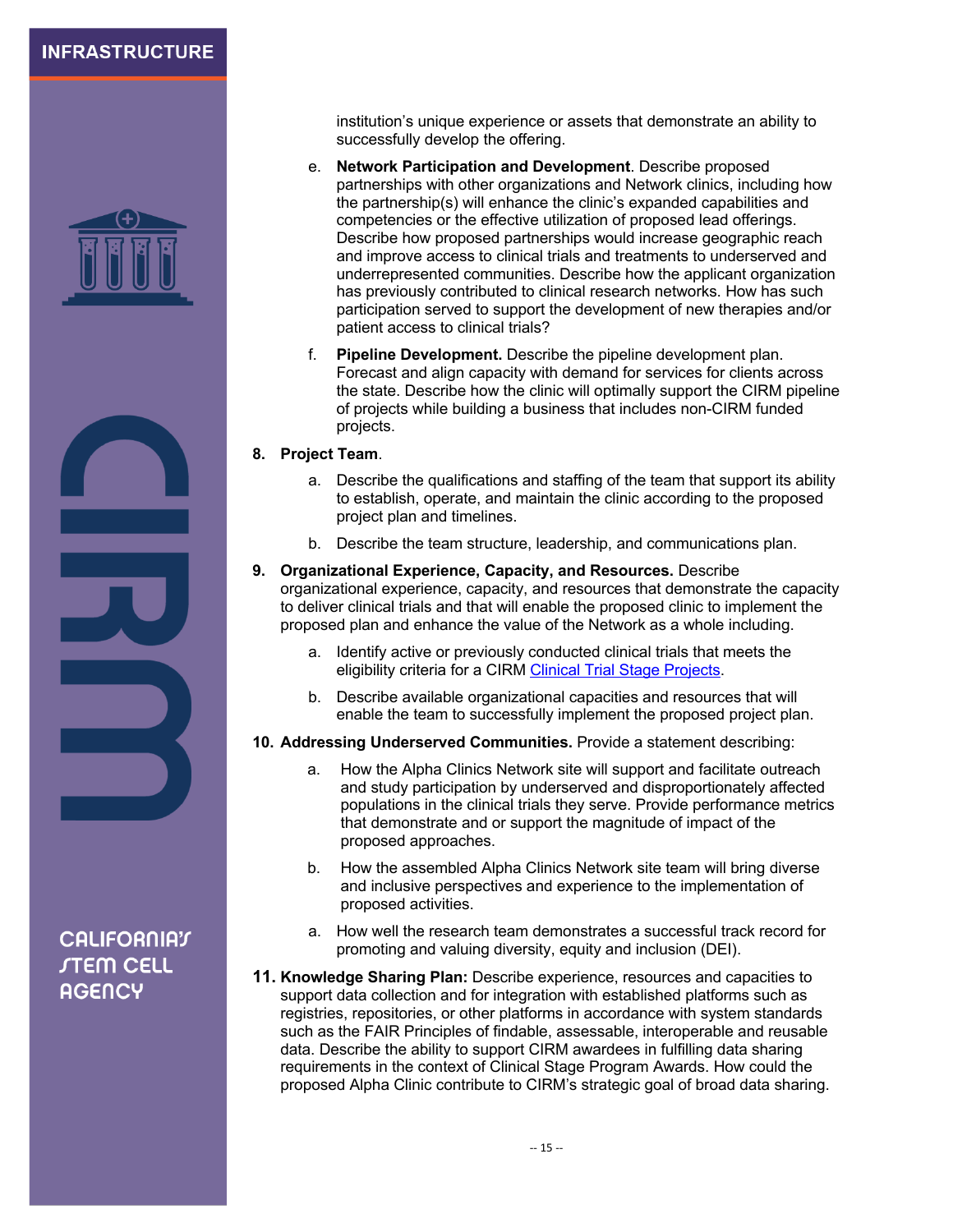

- **12. Contingency Plan**: Summary of potential risks, costs associated with those risks, and mitigation strategies, together with a financial contingency plan outlining viable funding sources in the event that costs exceed the amount of funding disbursement.
- **13. References:** List all references used in the body of the proposal.

#### **Who are Key Personnel?**

In the application, we ask you to identify by name pertinent Key Personnel and their specific roles on the project. Key Personnel are defined as (1) the principal investigator or program director; or (2) any other person, including an independent consultant or an employee of a Subcontractor or Partner, who is expected to contribute to the scientific development or execution of the project in a substantive, measurable way *and* who is expected to: (a) receive or has been promised income, or anything else of value, of \$10,000 or more per year for his or her contribution to the project or (b) contribute one percent (1%) or more effort to the proposed project. "Key Personnel" does not include a person who is expected to be involved in the proposed project but who does not satisfy conditions (1) or (2).

Individuals who do not meet the definition of Key Personnel may be supported with CIRM funds, but should not be identified by name in the application. Such unnamed personnel may be referenced indirectly by their role on the project (e.g., technician). The budget includes a line item for requesting support for unnamed personnel.

#### **What should one know before preparing the budget?**

A specific and well-justified budget must be provided that clearly outlines the total costs of the project, including those costs not proposed to be funded by CIRM. The corresponding budget justification should provide enough detail to allow budget professionals to determine the appropriateness of the costs in relation to the activities being performed. Allowable Project Costs for research funded by CIRM are detailed in the **CIRM Grants Administration Policy**. Generally, project costs for personnel, supplies, travel, equipment, and subcontracts may be claimed. Limits for specific cost categories must be observed.

#### **What are the rules for spending CIRM funds outside of California?**

#### **California Based Organizations**

California non-profit organizations may use CIRM funds for Allowable Project Activities conducted both in California and outside of California. "Allowable Project Activities" means those activities that are conducted in California, and for activities outside of California, those activities over which the California organization exercises direction, supervision and control, including activities performed by a wholly owned subsidiary of the California organization outside of California. It does not include activities undertaken by a separate organization outside of California that retains intellectual property or publication rights in connection with the performance of those activities, including a research collaboration in which the research is conducted outside of California.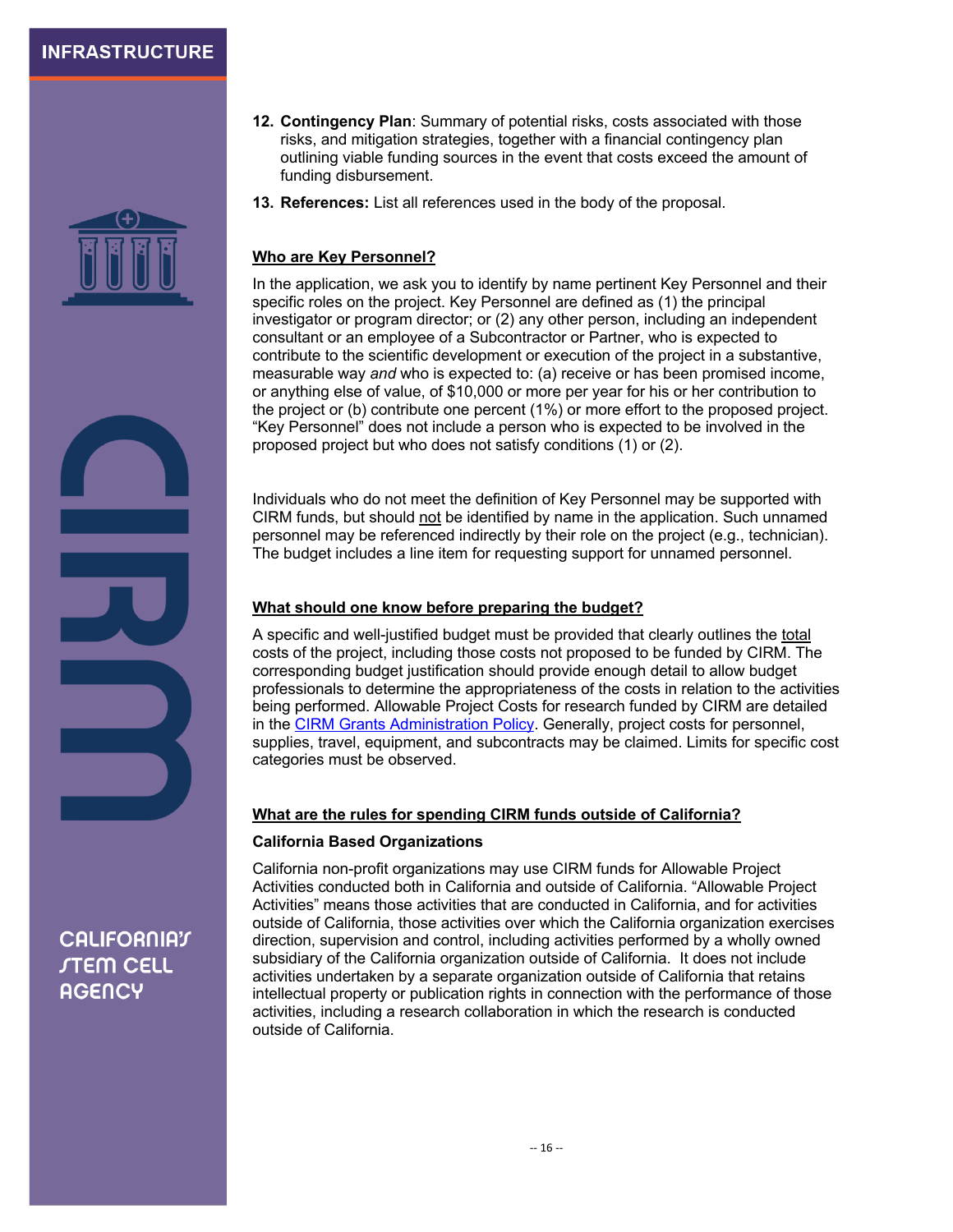

#### **What are Direct Facilities Costs?**

Direct Facilities Costs are the general operating costs of the Awardee's facilities attributable to housing all elements of the CIRM-funded project or activity. Facilities costs for non-profit applicant organizations are limited to the current applicable, federally negotiated rates for the organization as defined by the Office of Management and Budget (OMB) Circular A-21 or A-122. Facilities rates for for-profit applicant organizations are limited to 35% of the direct project costs. Facilities rates are applied to direct project costs exclusive of the costs of equipment, tuition and fees, research patient care costs, as well as the costs of each individual subcontract, consultant, and service agreement in excess of \$25,000. The facilities cost rates approved and in place at the time of the application are to be applied to the entire award project period.

#### **How much can an applicant claim for indirect costs?**

Indirect Costs will not be funded by this RFA.

# Award Administration

#### **Issuance of Award**

A CIRM award is issued via a Grant or Loan Agreement, which is the formal contract that defines the terms and conditions of an award and documents the commitment of funds from CIRM.

#### **Operational Milestones and Payment**

CIRM funds under the award will be disbursed based on achievement of specific Operational Milestones established by CIRM. An "Operational Milestone" is an objective event that is indicative of project progress occurring as proposed in the application. CIRM establishes Operational Milestones for inclusion in the Grant or Loan Agreement based upon information provided in the Application. Upon issuance of the award, funds budgeted to achieve the initial Operational Milestone will be disbursed. Upon the successful completion of the initial Operational Milestone and each successive milestone, additional funds will be disbursed. If funds allocated to a specific Operational Milestone (including both CIRM funds and the required applicant co-funds) are exhausted prior to achievement of that milestone, the Awardee will be responsible for covering any remaining costs. CIRM expects that the applicant's contingency plan will identify project timeline and budget risks and will provide details for covering such costs, including the source of funding. CIRM reserves the right to make adjustments to the timeline for inclusion in the Notice of Award to ensure that funds are appropriately dispersed across Operational Milestones.

If CIRM determines, in its sole discretion, that an awardee has failed to satisfy an Operational Milestone within four months of the date that the Operational Milestone was scheduled to have been completed, or if the delay is not addressed to CIRM's satisfaction, CIRM may permanently cease disbursements and terminate the award.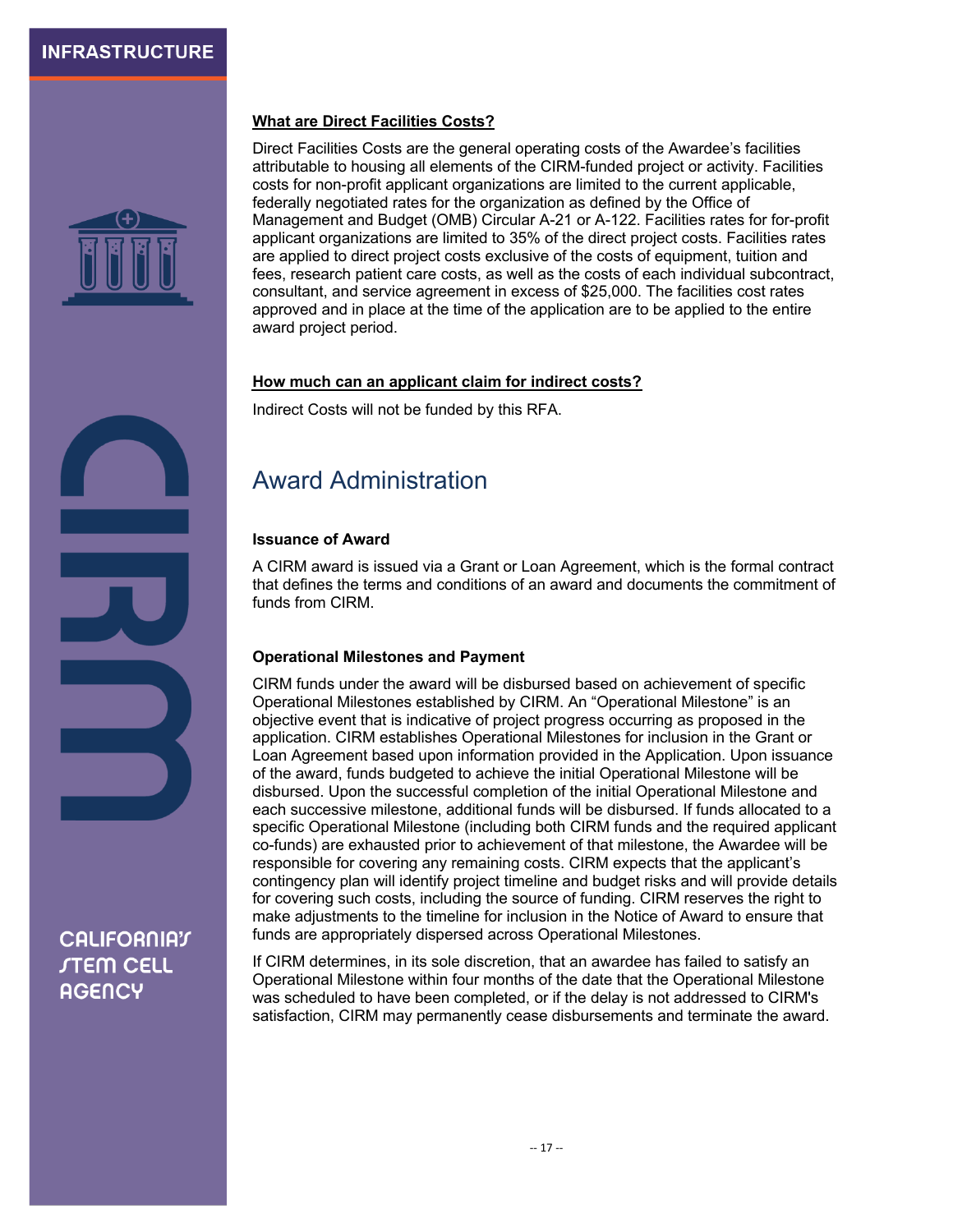

#### **Suspension Events**

CIRM reserves the right to hold or terminate disbursements if CIRM determines, in its sole discretion, that a Suspension Event has occurred. A "Suspension Event" means a pre-defined condition that triggers a hold of CIRM funding until the suspension event has been resolved, if resolvable. Following a Suspension Event, the Awardee is expected to provide CIRM with a plan to resolve the issue that triggered the Suspension Event. CIRM establishes Suspension Events for inclusion in the Notice of Award based on information provided in the Application.

#### **Reporting**

Grantees will be required to provide periodic written progress and financial reports to CIRM.

#### **Other Requirements**

#### **CIRM Regulations**

Grant or Loan awards made through this program announcement will be subject to all applicable CIRM regulations. These regulations can be found on CIRM's website at http://www.cirm.ca.gov/reg/default.asp.

#### **Change in Status**

Applicants are required to notify CIRM of any material change in status while the application is pending review, e.g., the applicant has commenced the trial that is the subject of the award, the applicant no longer qualifies as a California Organization, etc.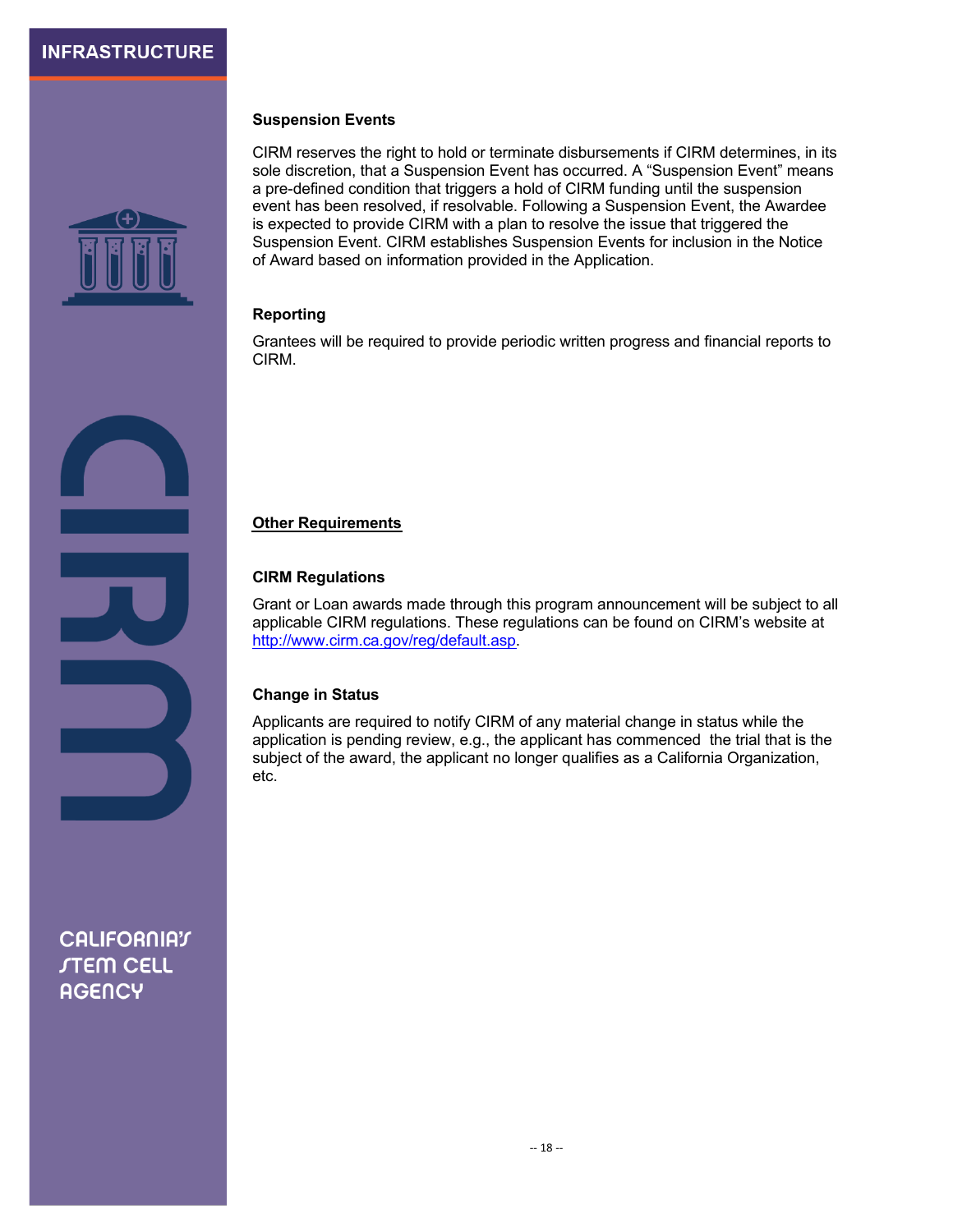

# **Contacts**

For information about this RFA:

Geoff Lomax, Ph.D. Senior Officer, CIRM Therapeutics and Development California Institute for Regenerative Medicine Email: glomax@cirm.ca.gov

For information about the application and review process:

Gilberto R. Sambrano, Ph.D. VP of Portfolio Development and Review California Institute for Regenerative Medicine Email: gsambrano@cirm.ca.gov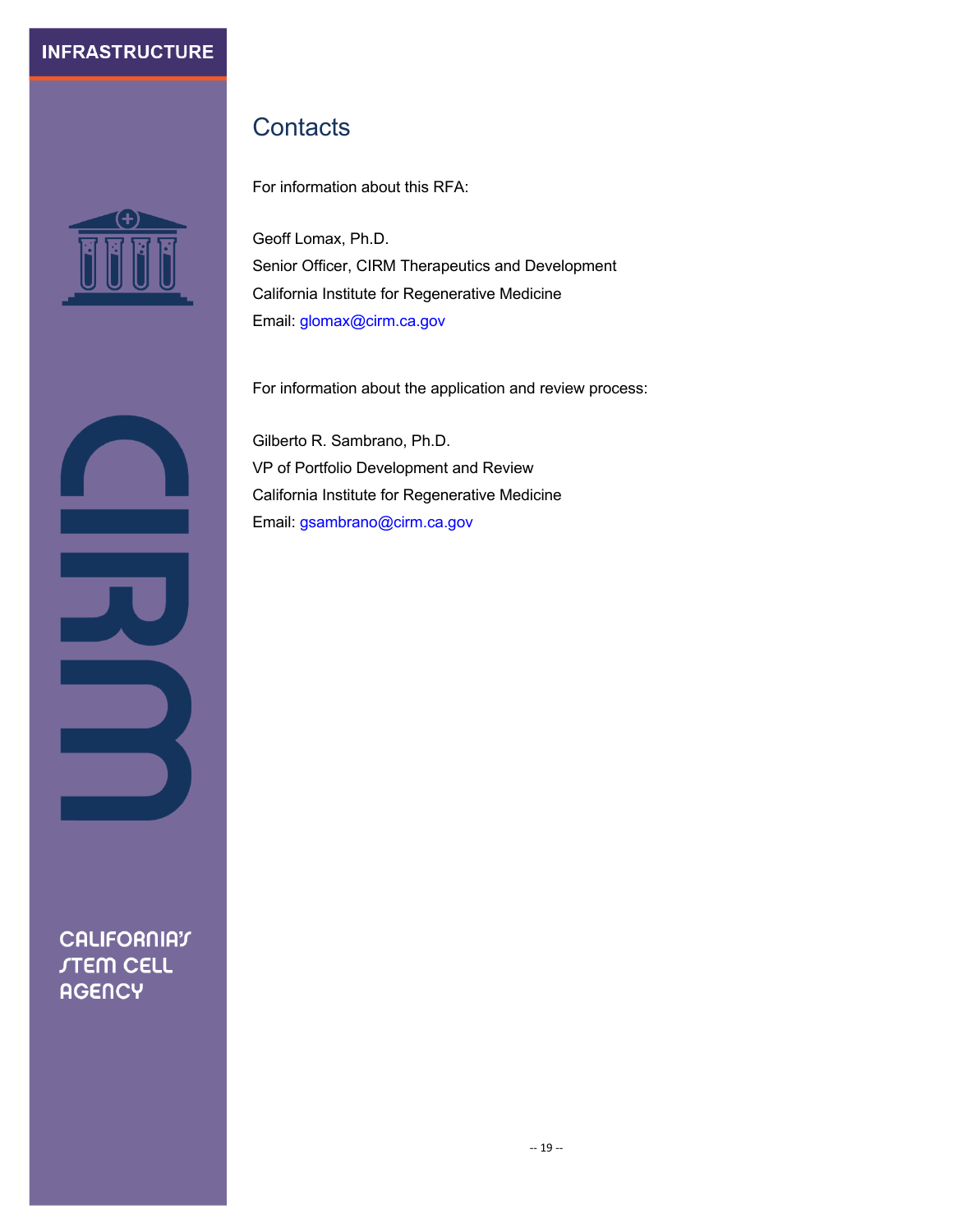

**Definitions** 

"California organization" means: An entity, regardless of profit status, that has >50% of its employees located in, and paid in, the state of California, and conducts the award activities from the California location.

"For-profit organization" means: a sole-proprietorship, partnership, limited liability company, corporation, or other legal entity that is organized or operated for the profit or financial benefit of its shareholders or other owners. Such organizations also are referred to as "commercial organizations".

"Non-profit organization" means: (1) a governmental entity of the state of California; or  $(2)$  a legal entity that is tax exempt under Internal Revenue Code section 501 $(c)(3)$ and California Revenue and Taxation Code section 23701d.

"Operational Milestone" means an objective event that is indicative of project progress occurring as proposed in the application.

"Partner" means an organization that, in exchange for the right to the opportunity for a future financial return, has (1) agreed to provide matching funds for the proposed project or (2) entered into an agreement with the applicant organization relating to the commercialization of the proposed project.

"Subcontractor" means an organization (other than the applicant organization) that is expected to: (a) contribute to the scientific development or execution of the project in a substantive, measurable way *and* (b) receive \$50,000 or more through the proposed project. "Subcontractor" does not include suppliers of widely available goods.

"Suspension Event" means a pre-defined condition that triggers a hold of CIRM funding until the suspension event has been resolved, if resolvable.